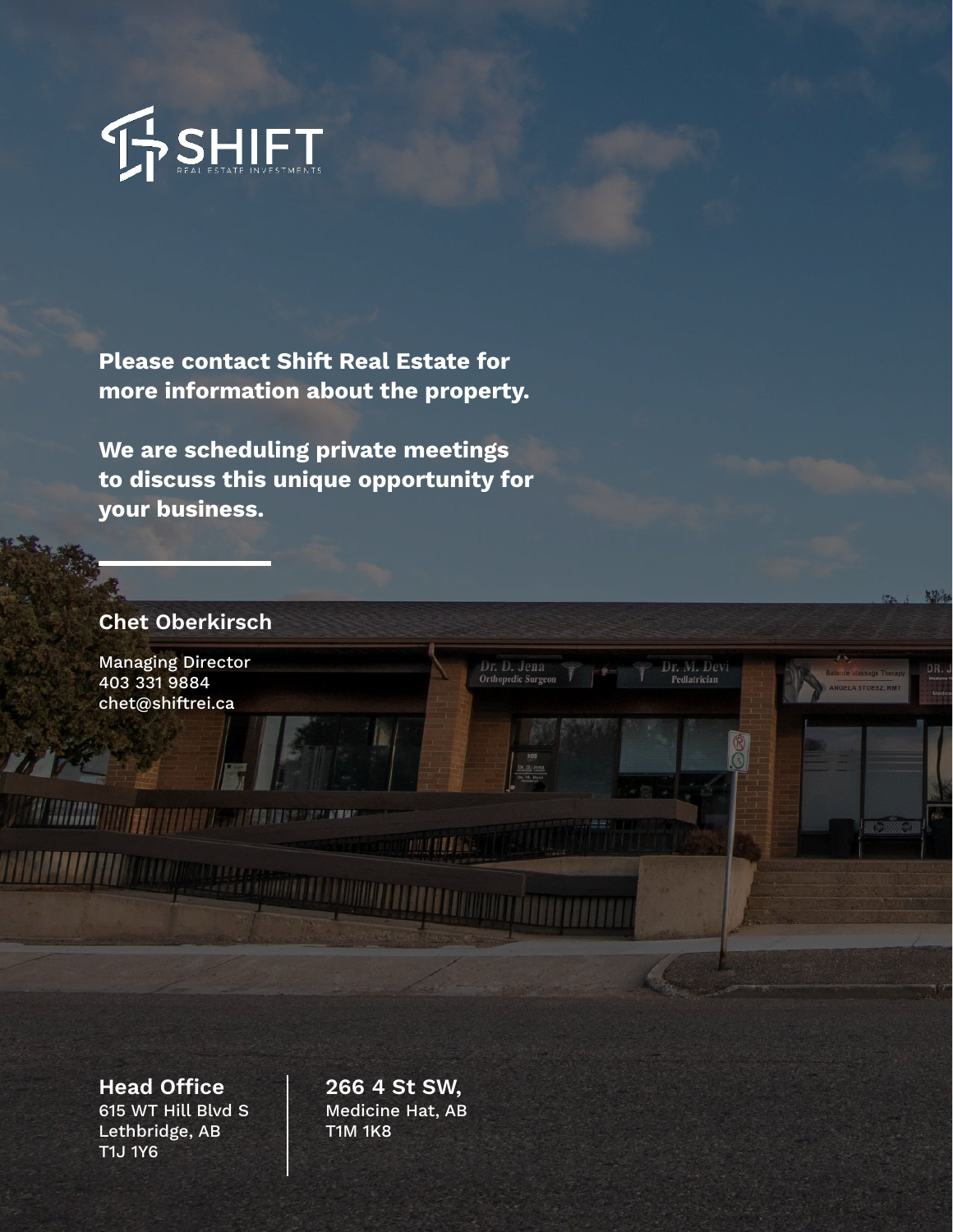

### **ARREST INNING TERR** GERSHAW TERRACE RETAIL / OFFICE OPPORTUNITY 600 - 1,600 sf of Space for Lease

VILOUATIC

266 4 St SW, Medicine Hat, Alberta

Dr. Michael A. Weigel

Dr. Adeel Azam

Chet Oberkirsch

Managing Director 403 331 9884 chet@shiftrei.ca shiftrei.ca shiftrei.ca shiftrei.ca

HNIEDER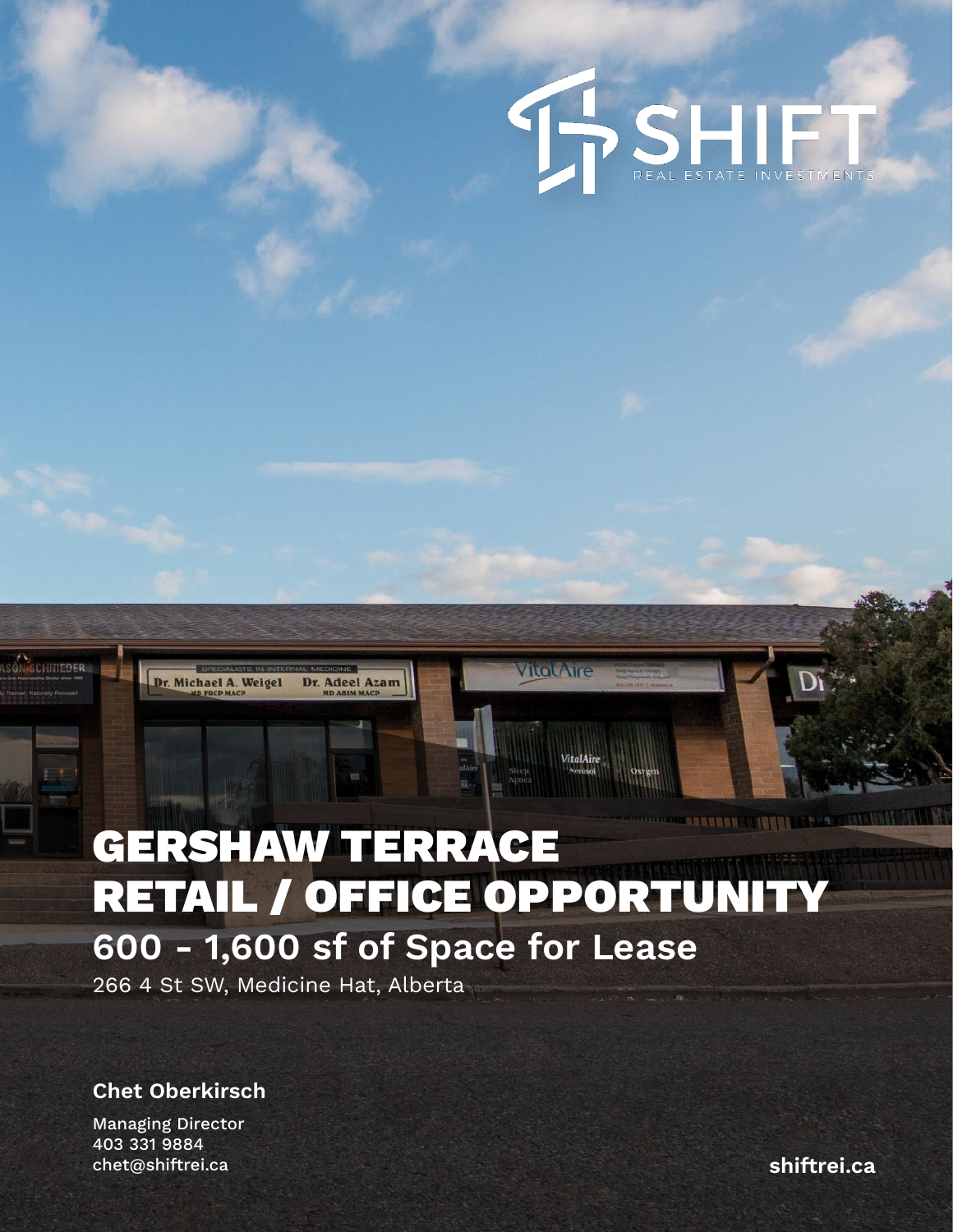# **PROPERTY HIGHLIGHTS**

Year Built 1977

Zoning Retail / Office

Space 2 Spaces - 600 - 1,600 sf

Pricing Starting at \$13 psf

Additional Rent \$5.96 psf estimated

Possession Immediately

Parking Shared Lot

### **Signage**

Future multi-tenant pylon sign in 2022

# PROPERTY INFORMATION

### 2 Retail Spaces Available 600 - 1,600 Sq. Ft. of Space

Unit 104 - 1,600 sf

Unit 105A - 600 sf

Located only blocks from the Medicine Hat hospital, Gershaw Terrace is occupied by 7 individual tenants including doctors, pharmacies, retail and personal service. Purchased by Shift in 2018 this property is a representation of the type of properties that Shift is targeting.

#### **Demographics**

Population of 76,522 people

Population of over 135,000 in the Medicine Hat trading area

Median Family Income of \$93,780

Steady population growth of 0.53% annual expected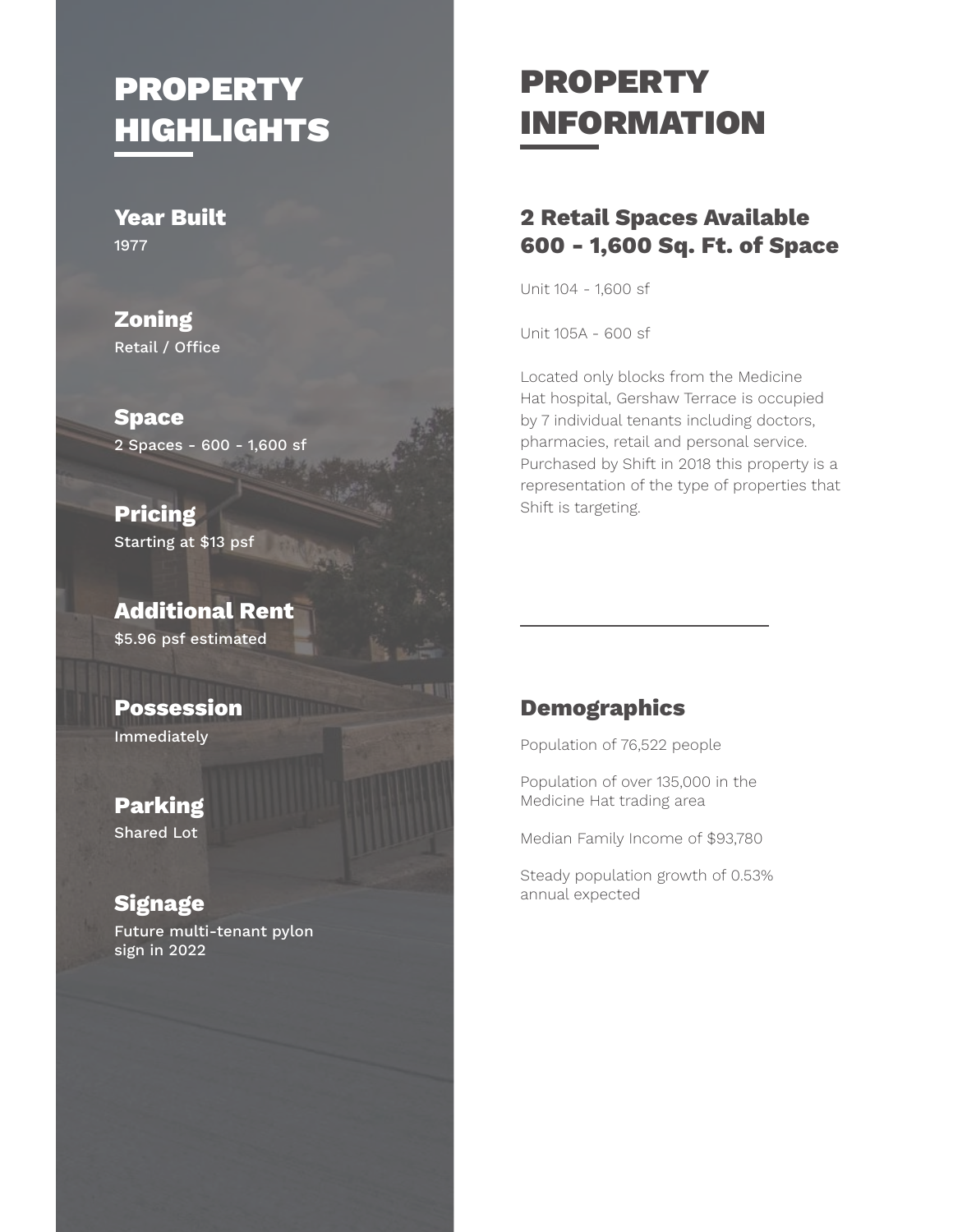### COMMERCIAL RETAIL UNITS







## POSSIBLE USES











Medical Retail General Office Food & Drink Wellness